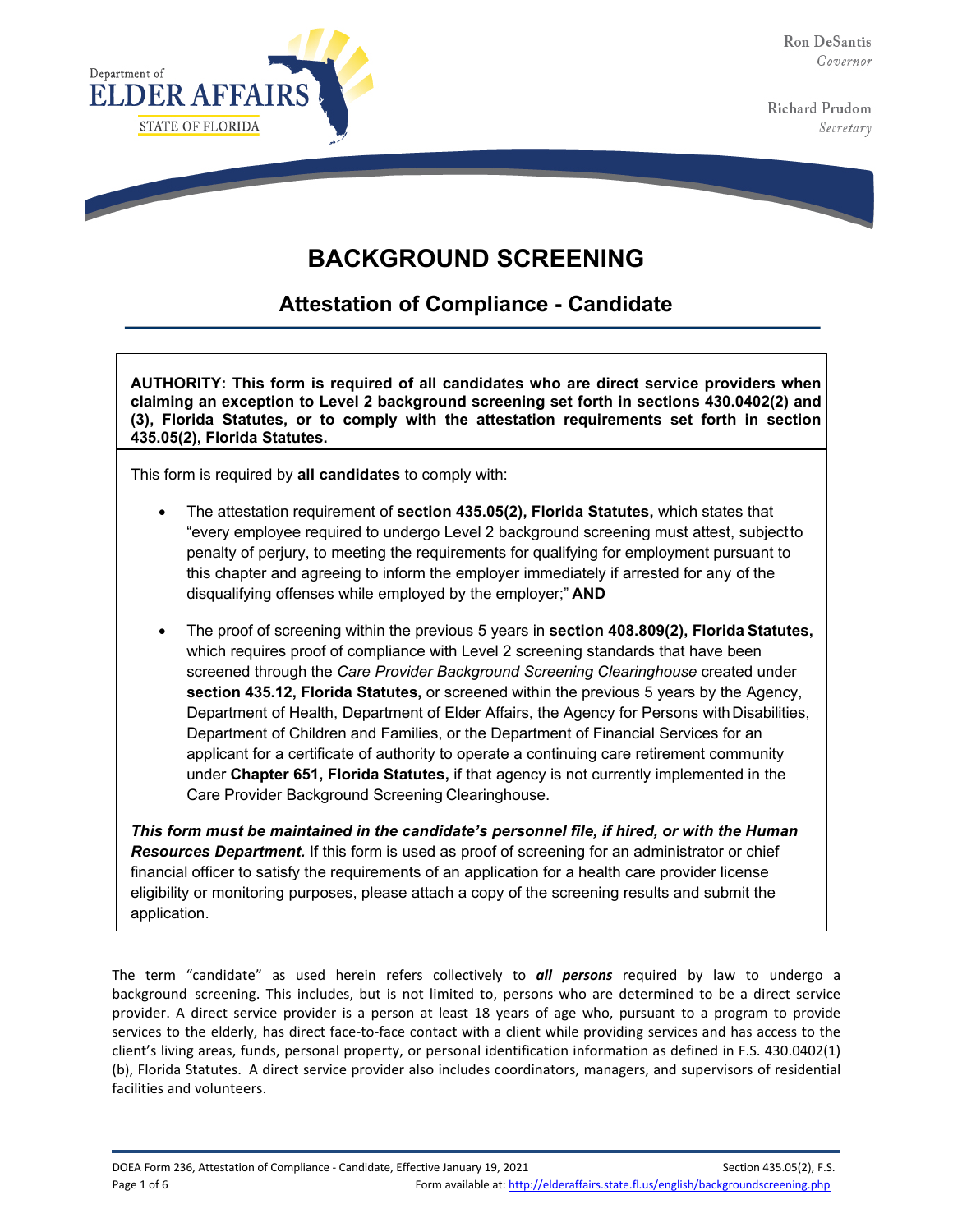Personal identification information defined in F.S. 817.568(1)(f), F.S. means "any name or number that may be used, alone or in conjunction with any other information, to identify a specific individual, including any:

1. Name, postal or electronic mail address, telephone number, social security number, date of birth, mother's maiden name, official state-issued or United States-issued driver's license or identification number, alien registration number, government passport number, employer or taxpayer identification number, Medicaid or food assistance account number, bank account number, credit or debit card number, or personal identification number or code assigned to the holder of a debit card by the issuer to permit authorized electronic use of suchcard;

2. Unique biometric data, such as fingerprint, voice print, retina or iris image, or other unique physical representation;

- 3. Unique electronic identification number, address, or routing code;
- 4. Medical records;
- 5. Telecommunication identifying information or access device;or
- 6. Other number or information that can be used to access a person's financial resources." 7.

### *EMPLOYER***: IF A CANDIDATE IS HIRED AND IS DETERMINED TO BE A DIRECT SERVICE PROVIDER, THIS COMPLETED FORM MUST BE RETAINED IN THE EMPLOYEE'S FILE. IF AN EXCEPTION TO BACKGROUND SCREENING IS CLAIMED, A COPY OF THE REQUIRED EVIDENCE MUST BE ATTACHED TO THIS FORM.**

# **STEP ONE: Complete identification information.**

**Candidate Name Position Applied For** 

**Employer**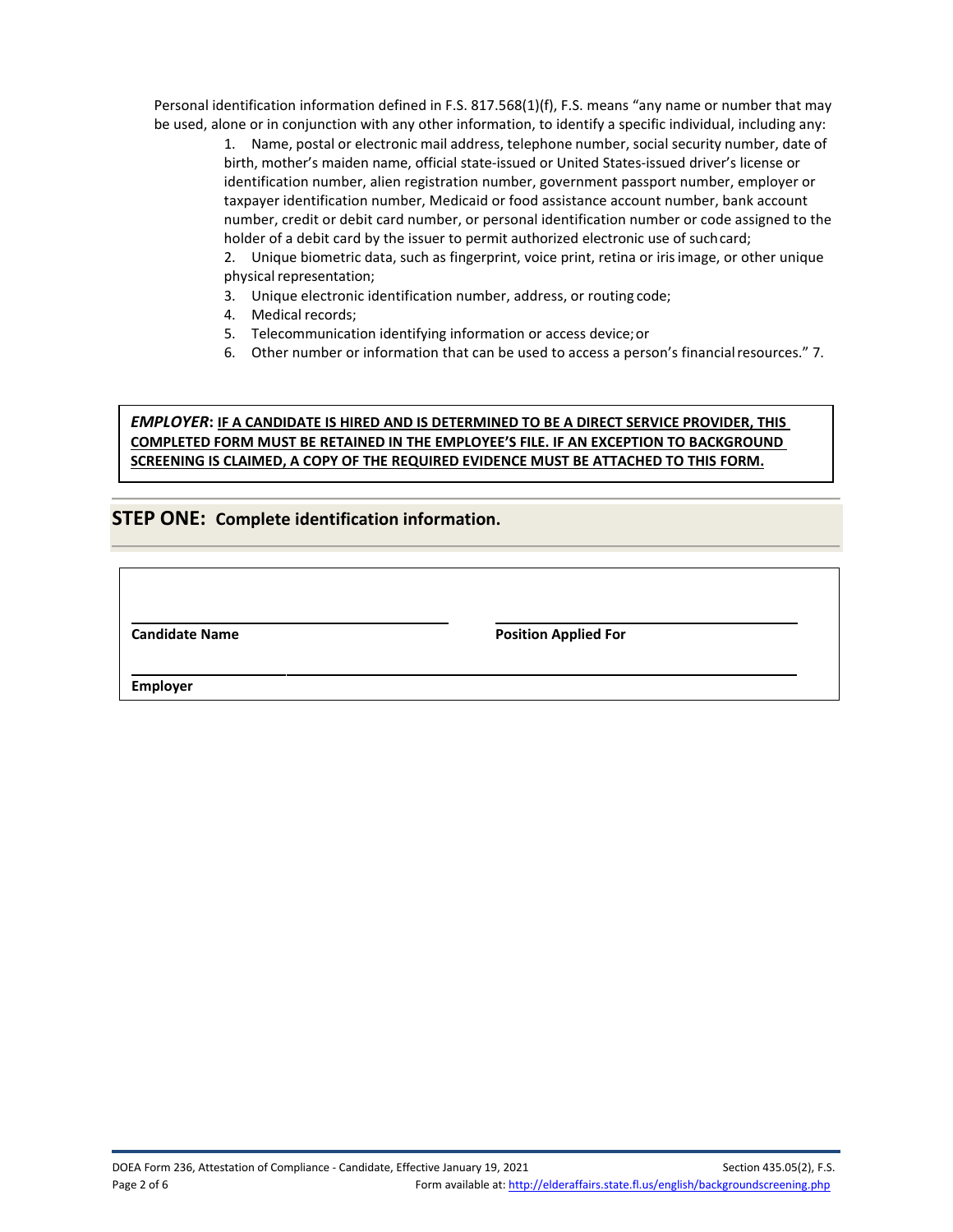**STEP TWO: The candidate must review the following list of disqualifying offenses set forth in Chapters 430 and 435, Florida Statutes.**

**You must attest to meeting the requirements for employment and you may not have been arrested for and awaiting final disposition of, have been found guilty of, regardless of adjudication, or have entered a plea of nolo contendere (no contest) or guilty to, or have been adjudicated delinquent and the record has not been sealed or expunged for, any offense prohibited under** *any* **of the following provisions of state law or similar law of anotherjurisdiction:**

### **Criminal offenses listed in section 435.04, F.S.**

(a) Section 393.135, relating to sexualmisconduct with certain developmentally disabled clients and reporting of such sexual misconduct.

(b) Section 394.4593, relating to sexual misconduct with certain mental health patients and reporting of such sexual misconduct.

(c) Section 415.111, relating to adult abuse, neglect, or exploitation of aged persons or disabledadults.

(d) Section 782.04, relating to murder.

(e) Section 782.07, relating to manslaughter, aggravated manslaughter of an elderly person or disabled adult, or aggravated manslaughter of a child.

(f) Section 782.071, relating to vehicular homicide.

(g) Section 782.09, relating to killing of an unborn quick child by injury to themother.

(h) Chapter 784, relating to assault, battery, and culpable negligence, if the offense was a felony.

(i) Section 784.011, relating to assault, if the victim of the offense was a minor.

(j) Section 784.03, relating to battery, if the victimof the offense was a minor.

(k) Section 787.01, relating to kidnapping.

(l) Section 787.02, relating to false imprisonment.

(m) Section 787.025, relating to luring or enticing a child.

(n) Section 787.04(2), relating to taking, enticing, or removing a child beyond the state limits with criminal intent pending custody proceedings.

(o) Section 787.04(3), relating to carrying a child beyond the state lines with criminal intent toavoid

producing a child at a custody hearing or delivering the child to the designated person.

(p) Section 790.115(1), relating to exhibiting firearms or weapons within 1,000 feet of a school.

(q) Section 790.115(2)(b), relating to possessing an electric weapon or device, destructive device, or other weapon on school property.

(r) Section 794.011, relating to sexual battery.

(s) Former s. 794.041, relating to prohibited acts of persons in familial or custodial authority.

(t) Section 794.05, relating to unlawful sexual activity with certain minors.

(u) Chapter 796, relating to prostitution.

(v) Section 798.02, relating to lewd and lascivious behavior.

(w) Chapter 800, relating to lewdness and indecent exposure.

(x) Section 806.01, relating to arson.

(y) Section 810.02, relating to burglary.

(z) Section 810.14, relating to voyeurism, if the offense is a felony.

(aa) Section 810.145, relating to video voyeurism, if the offense is a felony.

(bb) Chapter 812, relating to theft, robbery, and related crimes, if the offense is a felony.

(cc) Section 817.563, relating to fraudulent sale of controlled substances, only if the offense was a felony.

(dd) Section 825.102, relating to abuse, aggravated abuse, or neglect of an elderly person or disabled adult.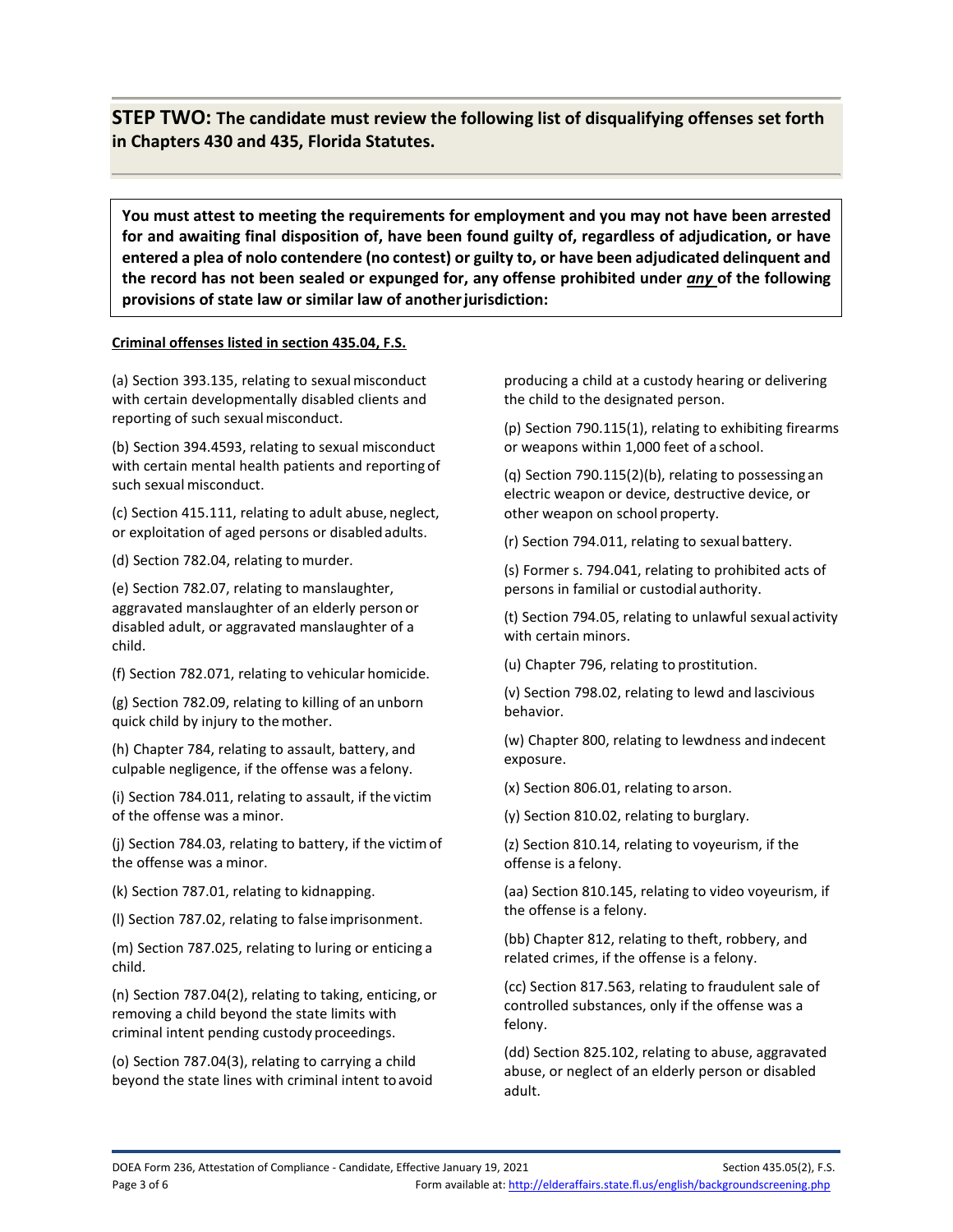(ee) Section 825.1025, relating to lewd or lascivious offenses committed upon or in the presence of an elderly person or disabled adult.

(ff) Section 825.103, relating to exploitation of an elderly person or disabled adult, if the offense was a felony.

(gg) Section 826.04, relating to incest.

(hh) Section 827.03, relating to child abuse, aggravated child abuse, or neglect of a child.

(ii) Section 827.04, relating to contributing to the delinquency or dependency of a child.

(jj) Former s. 827.05, relating to negligent treatment of children.

(kk) Section 827.071, relating to sexual performance by a child.

(ll) Section 843.01, relating to resisting arrest with violence.

(mm) Section 843.025, relating to depriving a law enforcement, correctional, or correctional probation officer means of protection or communication.

(nn) Section 843.12, relating to aiding in an escape.

(oo) Section 843.13, relating to aiding in the escape of juvenile inmates in correctional institutions.

(pp) Chapter 847, relating to obscene literature.

(qq) Section 874.05(1), relating to encouraging or recruiting another to join a criminal gang.

(rr) Chapter 893, relating to drug abuse prevention and control to include the use, possession, sale, or manufacturing of illegal drugs, only if the offense was a felony or if any other person involved in the offense was a minor.

(ss) Section 916.1075, relating to sexual misconduct with certain forensic clients and reporting of such sexual misconduct.

(tt) Section 944.35(3), relating to inflicting cruel or inhuman treatment on an inmate resulting in great bodily harm.

(uu) Section 944.40, relating to escape.

(vv) Section 944.46, relating to harboring, concealing, or aiding an escaped prisoner. (ww) Section 944.47, relating to introduction of contraband into a correctional facility.

(xx) Section 985.701, relating to sexual misconduct in juvenile justice programs.

(yy) Section 985.711, relating to contraband introduced into detention facilities.

(ZZ) Section 741.28 relating to domestic violence.

#### **Criminal offenses found in section 430.0402, F.S.**

(a) Section 409.920, relating to Medicaid provider fraud.

(b) Section 409.9201, relating to Medicaid fraud.

(c) Section 741.28, relating to domestic violence.

(d) Section 817.034, relating to fraudulent acts through mail, wire, radio, electromagnetic, photoelectronic, or photooptical systems.

(e) Section 817.234, relating to false and fraudulent insurance claims.

(f) Section 817.505, relating to patient brokering.

(g) Section 817.568, relating to criminal use of personal identification information.

(h) Section 817.60, relating to obtaining a credit card through fraudulent means.

(i) Section 817.61, relating to fraudulent use of credit cards, if the offense was a felony.

(j) Section 831.01, relating to forgery.

(k) Section 831.02, relating to uttering forged instruments.

(l) Section 831.07, relating to forging bank bills, checks, drafts, or promissory notes.

(m) Section 831.09, relating to uttering forged bank bills, checks, drafts, or promissory notes.

### **Criminal offenses found in other sections.**

(n) Section 775.21, sexual predator.

(o) Section 775.261, Career offender.

(p) Section 943.0435, Sexual offender; unlessthe requirement to register as a sexual offender has been removed pursuant to section 943.04354.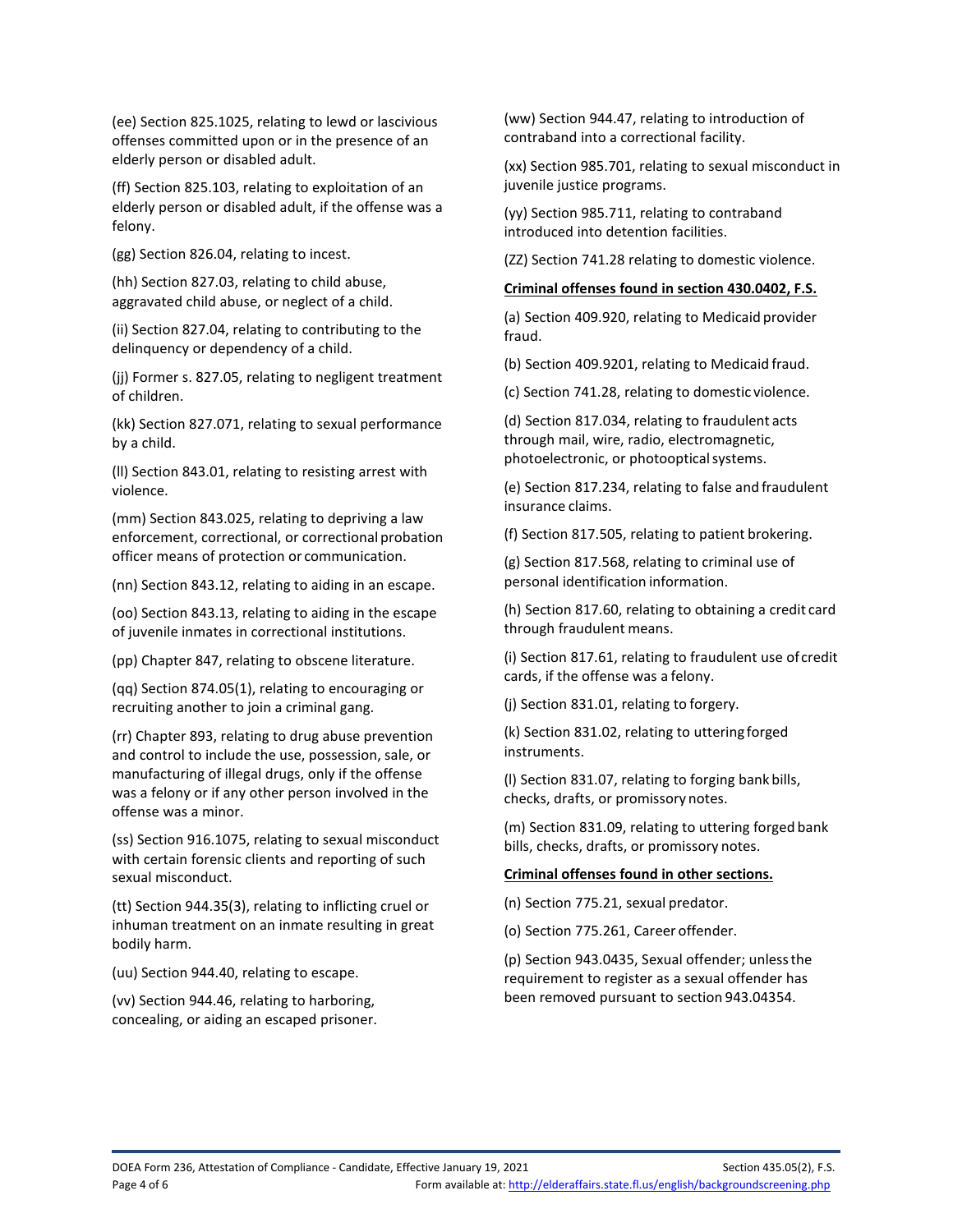| $\square$ Department of Elder Affairs       | $\Box$ Department of Financial Services      |
|---------------------------------------------|----------------------------------------------|
| Agency for Healthcare Administration        | $\Box$ Department of Health                  |
| $\Box$ Agency for Persons with Disabilities | $\Box$ Department of Juvenile Justice        |
| $\Box$ Department of Children and Family    | $\Box$ Division of Vocational Rehabilitation |
| Services                                    |                                              |

# **STEP THREE: The candidate must complete this section if claiming an exception to level 2 background screening conducted by the Department of Elder Affairs. If not claiming an exception, then skip to Step Four.**

If you are claiming that you qualify for an exception to level 2 background screening pursuant to sections 430.0402(2) or (3), Florida Statutes, and thereby, you are not required to undergo background screening through the Department of Elder Affairs, please indicate the type of exception and attach the required evidence.

### EXCEPTION:

 $\Box$  Attorney - An attorney in good standing with the Florida Bar if you are providing a service within \_ (initials) the scope of your licensed practice.

Evidence: A copy of the screen shot of your membership in good standing with the Florida Bar.

## $\Box$  Relative - A relative of the client.

(initials) Evidence: Circle your relationship to the client: husband, wife, father, mother, son, daughter, brother, sister, grandmother, grandfather, great-grandmother, greatgrandfather, grandson, granddaughter, uncle, aunt, first cousin, nephew, niece, fatherin-law, mother-in-law, son-in-law, daughter-in-law, brother-in-law, sister-in-law, stepfather, stepmother, stepson, stepdaughter, stepbrother, stepsister, half brother, or half sister.

 $\Box$  Volunteer - A volunteer who assists for less than 20 hours per month and you are not listed on the (initials) FDLE Career Offender Search database or the Dru Sjodin National Sex Offender Public Website. Evidence: A copy of your search results screen shot from each criminal database showing no records were found.

## *EMPLOYER***: IT IS THE EMPLOYER'S RESPONSIBILTY TO VERIFY THE AUTHENTICITY AND ACCURACY OF ANY DOCUMENTATION REQUIRED AS EVIDENCE OF AN CANDIDATE'S QUALIFICATION FOR AN EXCEPTION.**